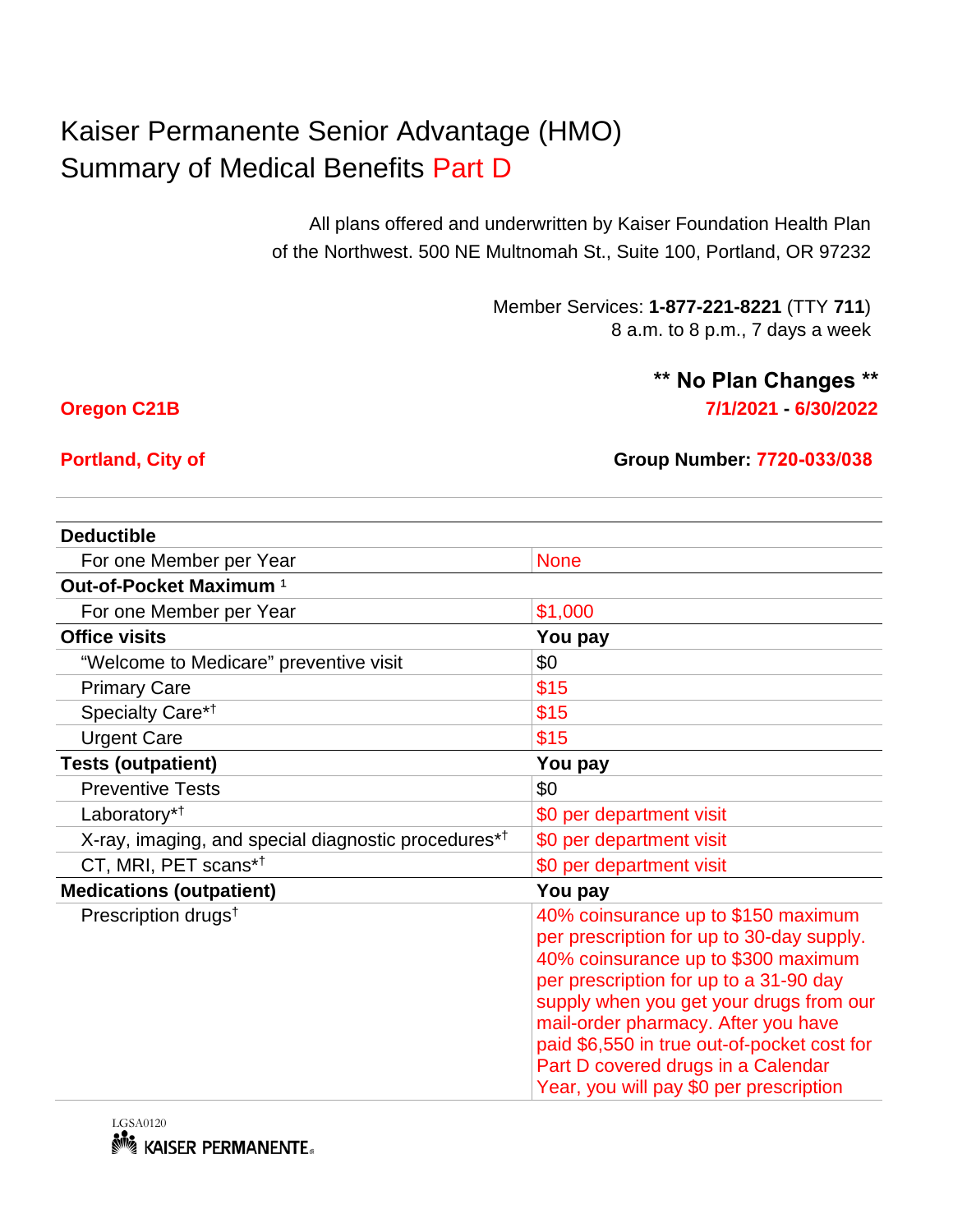| Administered medications, including injections (all<br>outpatient settings) $†$                | <b>15% Coinsurance</b>                                               |
|------------------------------------------------------------------------------------------------|----------------------------------------------------------------------|
| Nurse treatment room visits to receive injections                                              | \$0                                                                  |
| <b>Hospital Services</b>                                                                       | You pay                                                              |
| Ambulance Services (per transport)                                                             | \$50                                                                 |
| Emergency department visit                                                                     | \$50                                                                 |
| Inpatient Hospital Services* <sup>†</sup>                                                      | \$200 per admission                                                  |
| <b>Outpatient Services (other)</b>                                                             | You pay                                                              |
| Outpatient surgery visit* <sup>†</sup>                                                         | \$15                                                                 |
| Chemotherapy/radiation therapy visit* <sup>†</sup>                                             | \$15                                                                 |
| Durable medical equipment <sup>†</sup>                                                         | 20% Coinsurance                                                      |
| Physical, speech, and occupational therapies * <sup>†</sup>                                    | \$15                                                                 |
| <b>Skilled Nursing Facility Services</b>                                                       | You pay                                                              |
| Inpatient skilled nursing Services up to 100 days per<br>Medicare Benefit Period* <sup>†</sup> | \$0                                                                  |
| Chemical Dependency Services <sup>†</sup>                                                      | You pay                                                              |
| <b>Outpatient Services</b>                                                                     | \$0 per visit                                                        |
| <b>Residential Services</b>                                                                    | \$0                                                                  |
| Mental Health Services <sup>†</sup>                                                            | You pay                                                              |
| <b>Outpatient Services</b>                                                                     | \$0 per visit                                                        |
| <b>Residential Services</b>                                                                    | \$0                                                                  |
| <b>Alternative Care</b>                                                                        | You pay                                                              |
| Alternative care (self-referred)                                                               | <b>Not Covered</b>                                                   |
| <b>Vision Services</b>                                                                         | You pay                                                              |
| Routine eye exam                                                                               | \$15                                                                 |
| Vision hardware and optical Services                                                           | Balance after \$100 allowance to use                                 |
|                                                                                                | toward the purchase price of eyewear                                 |
|                                                                                                | once within a two-calendar-year period.                              |
| <b>Outside Service Area Benefit</b>                                                            | 20%. The annual benefit maximum is                                   |
|                                                                                                | \$1,250. Kaiser Permanente pays 80% up                               |
|                                                                                                | to \$1,000 per year. You pay 100%<br>thereafter. (In the U.S. only.) |
| Silver&Fit®                                                                                    | \$0 for basic fitness center membership                              |
|                                                                                                | at participating centers.                                            |
| <b>Hearing Aids*</b>                                                                           | Not covered                                                          |
|                                                                                                |                                                                      |

<sup>1</sup> Refer to your Medical Benefits Chart for cost-sharing that does not apply to the out-of-pocket maximum.

\* Your plan provider may need to provide a referral.

† Prior authorization may be required.

Plan is subject to exclusions and limitations. A complete list of the exclusions and limitations is included in the Evidence of Coverage (EOC). Sample EOCs are available upon request.